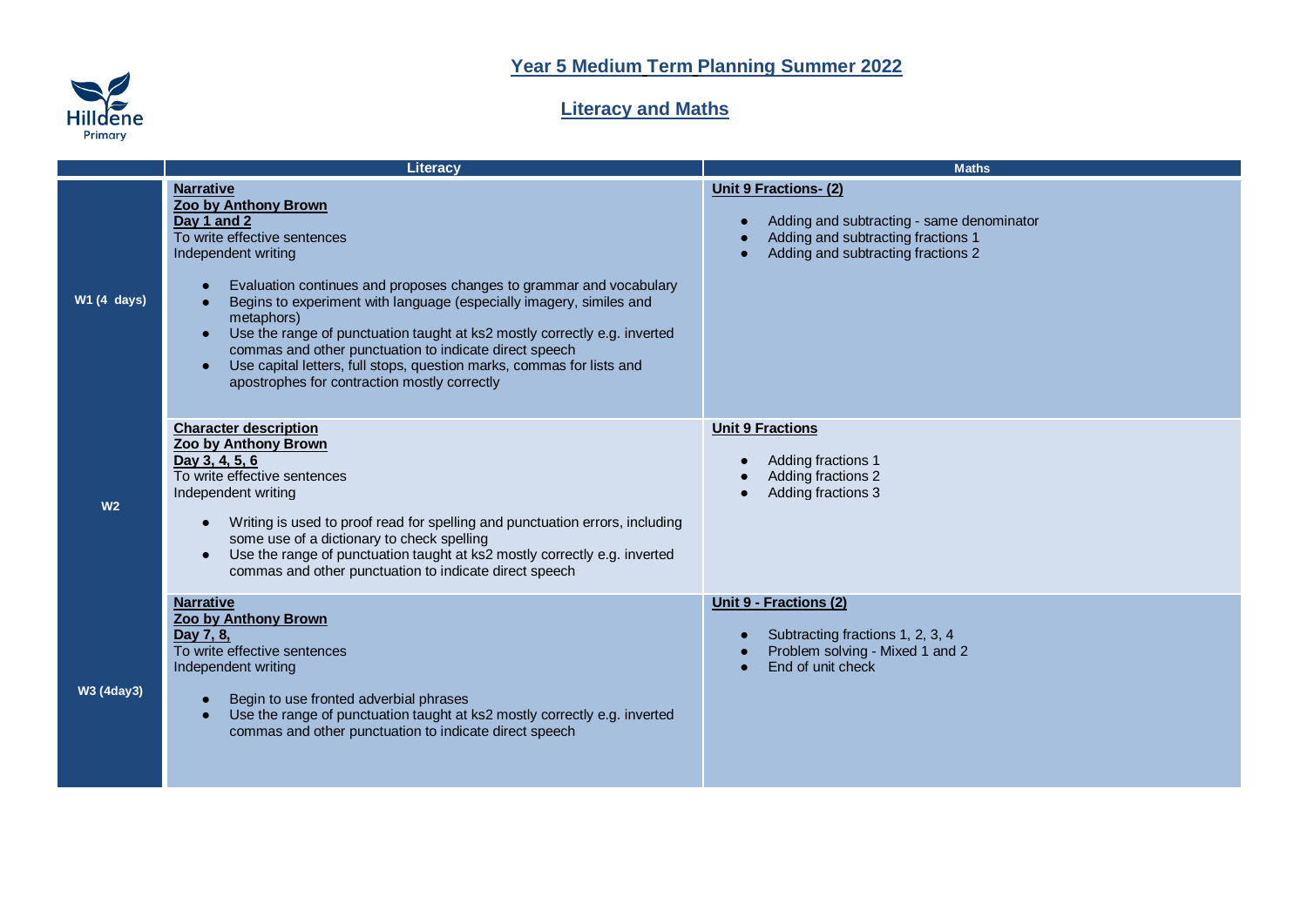| <b>W4</b>      | <b>Description</b><br>Zoo by Anthony Brown<br>Day 9<br>To write effective sentences<br>Independent writing<br>Commas to clarify meaning or avoid ambiguity in writing and hyphens to<br>$\bullet$<br>avoid ambiguity are used with increasing accuracy                                                                                                                                                                                         | Unit 10 - Fraction (3)<br>Multiplying fractions 1, 2, 3, 4,<br>Calculating fractions of amounts<br>Using fractions of operators<br>Problem solving - mixed problems<br>End of unit check                               |
|----------------|------------------------------------------------------------------------------------------------------------------------------------------------------------------------------------------------------------------------------------------------------------------------------------------------------------------------------------------------------------------------------------------------------------------------------------------------|------------------------------------------------------------------------------------------------------------------------------------------------------------------------------------------------------------------------|
| W <sub>5</sub> | <b>Narrative</b><br>Zoo by Anthony Brown<br>Day 12,13, 14, 15<br>To write effective sentences<br>Independent write<br>Use the range of punctuation taught at ks2 mostly correctly e.g. inverted<br>commas and other punctuation to indicate direct speech                                                                                                                                                                                      | Unit 11- Decimals and percentages<br>Writing Decimals 1, 2<br>$\bullet$<br>Decimals as fractions1 and2<br>Understanding thousandths                                                                                    |
| W <sub>6</sub> | <b>Narrative</b><br>Zoo by Anthony Brown<br>Day, 16<br>Independent writing sequence<br>Begins to understand modal verbs and adverbs to indicate possibility<br>The drafting process draws upon a progressively varied and rich<br>vocabulary and a range of sentence structures<br>Evaluation continues and considers the accurate use of pronouns in<br>$\bullet$<br>sentences<br>Writing continues to be proof read for editing<br>$\bullet$ | Unit 11- Decimals and percentages<br>Writing thousandths as a decimal<br>$\bullet$<br>Ordering and comparing decimals 1 and 2<br>$\bullet$<br>Rounding decimals<br>$\bullet$<br>Understanding percentages<br>$\bullet$ |
|                |                                                                                                                                                                                                                                                                                                                                                                                                                                                |                                                                                                                                                                                                                        |
| W1             | <b>Narrative</b><br>I believe in Unicorns<br>To write effective sentences<br>Independent write<br>Evaluation continues and proposes changes to grammar and vocabulary<br>$\bullet$                                                                                                                                                                                                                                                             | Unit 11- Decimals and percentages<br>Percentages as fractions and decimals<br>Equivalent fractions, decimals and percentages<br>End of unit check<br>$\bullet$                                                         |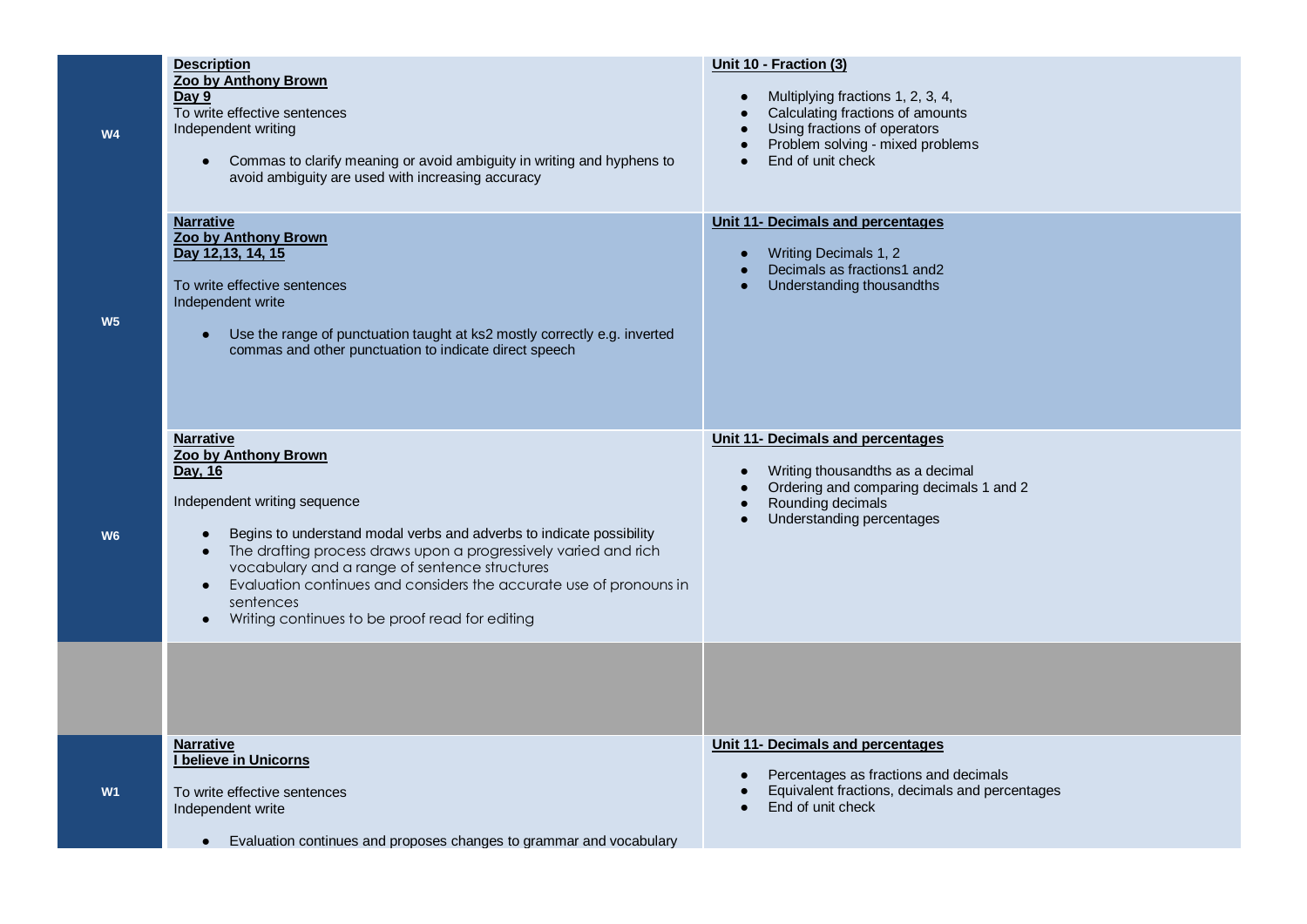| Begins to experiment with language (especially imagery, similes and<br>metaphors)<br>Use the range of punctuation taught at ks2 mostly correctly e.g. inverted<br>$\bullet$<br>commas and other punctuation to indicate direct speech<br>Use capital letters, full stops, question marks, commas for lists and<br>apostrophes for contraction mostly correctly                                                                                                                                                                                                                                                               |                                                                                                                                                                                                                                                            |
|------------------------------------------------------------------------------------------------------------------------------------------------------------------------------------------------------------------------------------------------------------------------------------------------------------------------------------------------------------------------------------------------------------------------------------------------------------------------------------------------------------------------------------------------------------------------------------------------------------------------------|------------------------------------------------------------------------------------------------------------------------------------------------------------------------------------------------------------------------------------------------------------|
| <b>Narrative</b><br>I believe in Unicorns<br>To write effective sentences<br>Independent write<br>Evaluation continues and proposes changes to grammar and vocabulary<br>Begins to experiment with language (especially imagery, similes and<br>metaphors)<br>Use the range of punctuation taught at ks2 mostly correctly e.g. inverted<br>commas and other punctuation to indicate direct speech<br>Use capital letters, full stops, question marks, commas for lists and<br>apostrophes for contraction mostly correctly<br><b>Narrative</b><br>I believe in Unicorns<br>To write effective sentences<br>Independent write | Unit 12 - Decimals<br>Adding and subtracting decimals 1 - 8<br>Unit 12 - Decimals<br>Decimal sequences<br>$\bullet$<br>Problem Solving 1 and 2<br>Multiplying decimals 10<br>Multiplying decimals by 10, 100 and 1000                                      |
| Evaluation continues and proposes changes to grammar and vocabulary<br>Begins to experiment with language (especially imagery, similes and<br>$\bullet$<br>metaphors)<br>Begin to use fronted adverbial phrases<br>$\bullet$<br>Use the range of punctuation taught at ks2 mostly correctly e.g. inverted<br>commas and other punctuation to indicate direct speech                                                                                                                                                                                                                                                          | Dividing by 10<br>Dividing decimals by 10, 100 and 1000                                                                                                                                                                                                    |
| <b>Narrative</b><br>I believe in Unicorns<br>To write effective sentences<br>Independent write<br>Evaluation continues and proposes changes to grammar and vocabulary<br>Begins to experiment with language (especially imagery, similes and<br>metaphors)<br>Begin to use fronted adverbial phrases<br>Use the range of punctuation taught at ks2 mostly correctly e.g. inverted<br>commas and other punctuation to indicate direct speech                                                                                                                                                                                  | <b>Unit 13- Angles</b><br>Measuring angles in degrees<br>Measuring with protractors 1 and 2<br>Drawing lines and angles accurately<br>Calculating angles on a straight lines<br>Calculating lengths and angles in shapes<br>End of unit check<br>$\bullet$ |

**W2**

**W3**

**W4**